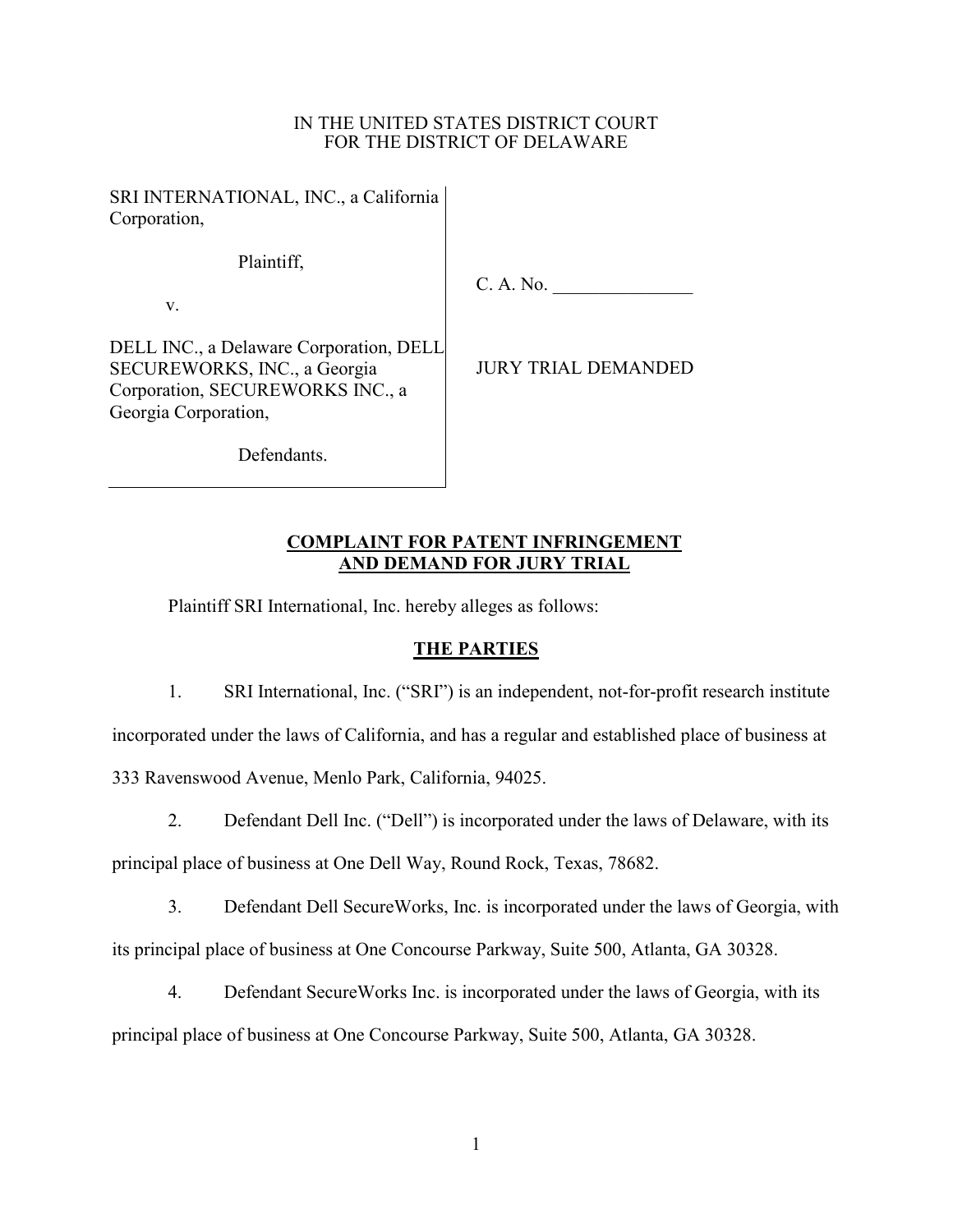#### JURISIDICTION AND VENUE

5. This action arises under the patent laws of the United States, Title 35 U.S.C. § 1 et seq. This Court has subject matter jurisdiction under 28 U.S.C. § 1331 and 28 U.S.C. § 1338(a).

6. Upon information and belief, this Court has personal jurisdiction over Dell because it is incorporated in this judicial district.

7. Upon information and belief, Defendants are subject to this Court's general jurisdiction because Defendants have minimum contacts within the State and District of Delaware (including via their website and via sales of their products and services), pursuant to due process and/or the Delaware Long Arm Statute, because Defendants personally availed themselves of the privileges of conducting business in the State and District of Delaware, and because Defendants regularly conduct and solicit business within the State and District of Delaware.

8. Upon information and belief, venue is proper in this Court pursuant to 28 U.S.C. § 1391(b), (c) and/or 28 U.S.C. § 1400 because, inter alia, the Defendants are subject to personal jurisdiction in this judicial district.

### GENERAL ALLEGATIONS

9. SRI is an independent, not-for-profit research institute that conducts clientsupported research and development for government agencies, commercial businesses, foundations, and other organizations. Among its many areas of research, SRI has engaged in fundamental research related to computer security and, more specifically, to large computer network intrusion detection systems and methods, for which SRI has received approximately nine U.S. patents.

10. Each of the patents at issue here, United States Patent No. 6,711,615 ("the '615 patent") and United States Patent No. 6,484,203 ("the '203 patent") has been the subject of two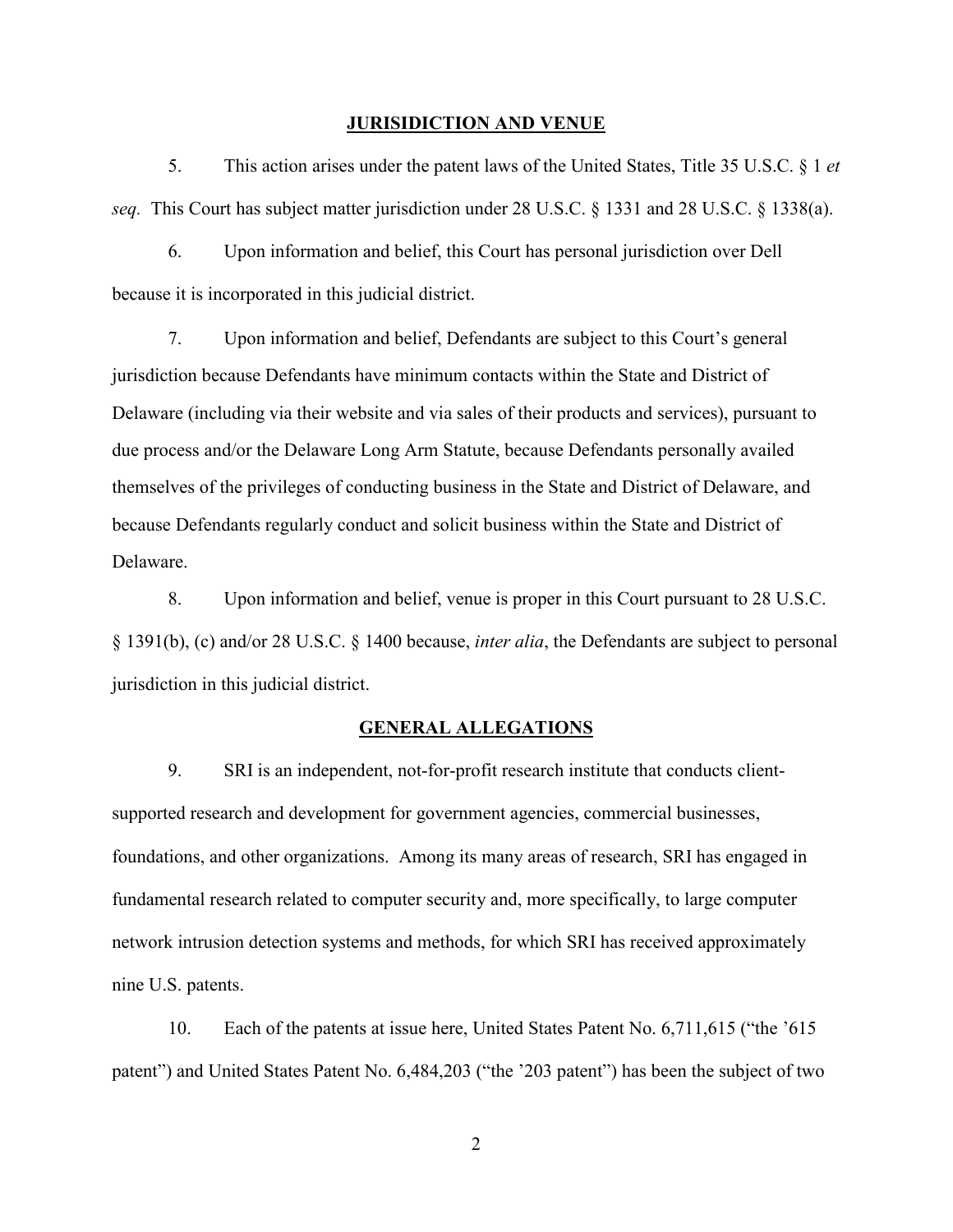reexamination proceedings in the U.S. Patent and Trademark Office. (See Reexamination Control Nos. 90/008,125 & 90/009,126 (regarding the '203 patent); 90/008,113 & 90/009,127 (regarding the '615 patent).) On September 29, 2010 and September 30, 2010, the Patent Office confirmed the patentability of all claims of the SRI '203 and '615 patents, respectively, over the prior art cited in the reexamination proceedings.

11. On August 26, 2004, SRI brought suit against, inter alia, Symantec Corp. for infringement of the '615 and '203 patents in the District of Delaware. See SRI International, Inc. v. Internet Sec. Sys., Inc. & Symantec Corp., Civ. No. 04-1199-SLR (D. Del. Aug. 26, 2004). On September 18, 2008, a Delaware jury found that Symantec infringed the '615 patent and the '203 patent.

12. The Delaware jury in the Symantec litigation also found that the asserted claims of the SRI patents were not proven invalid in view of the prior art and arguments presented at the trial.

13. Among other issues, Symantec appealed the jury's verdict that the SRI patents were not invalid. On November 5, 2010, the U.S. Court of Appeals for the Federal Circuit affirmed the jury verdict that the SRI patents were not proven invalid. SRI Int'l, Inc. v. Internet Sec. Sys., 401 Fed. Appx. 530 (Fed. Cir. 2010).

14. On November 3, 2011, SRI and Symantec settled the litigation on confidential terms. SRI Int'l, Inc. v. Internet Sec. Sys., Inc., Civ. No. 04-1199-SLR, D722 (D. Del. Nov. 14, 2011).

15. On April 23, 2012, SRI and Symantec settled a subsequent litigation asserting the same patents against other Symantec products. *SRI Int'l, Inc. v. Symantec Corp.*, Civ. No. 11-131-SLR-MPT, D152 (D. Del. Apr 27, 2012).

16. On March 14, 2013, SRI and IBM entered into a license agreement regarding SRI's "EMERALD" network intrusion patents which includes the '605 and '203 patents. The terms of this agreement are confidential.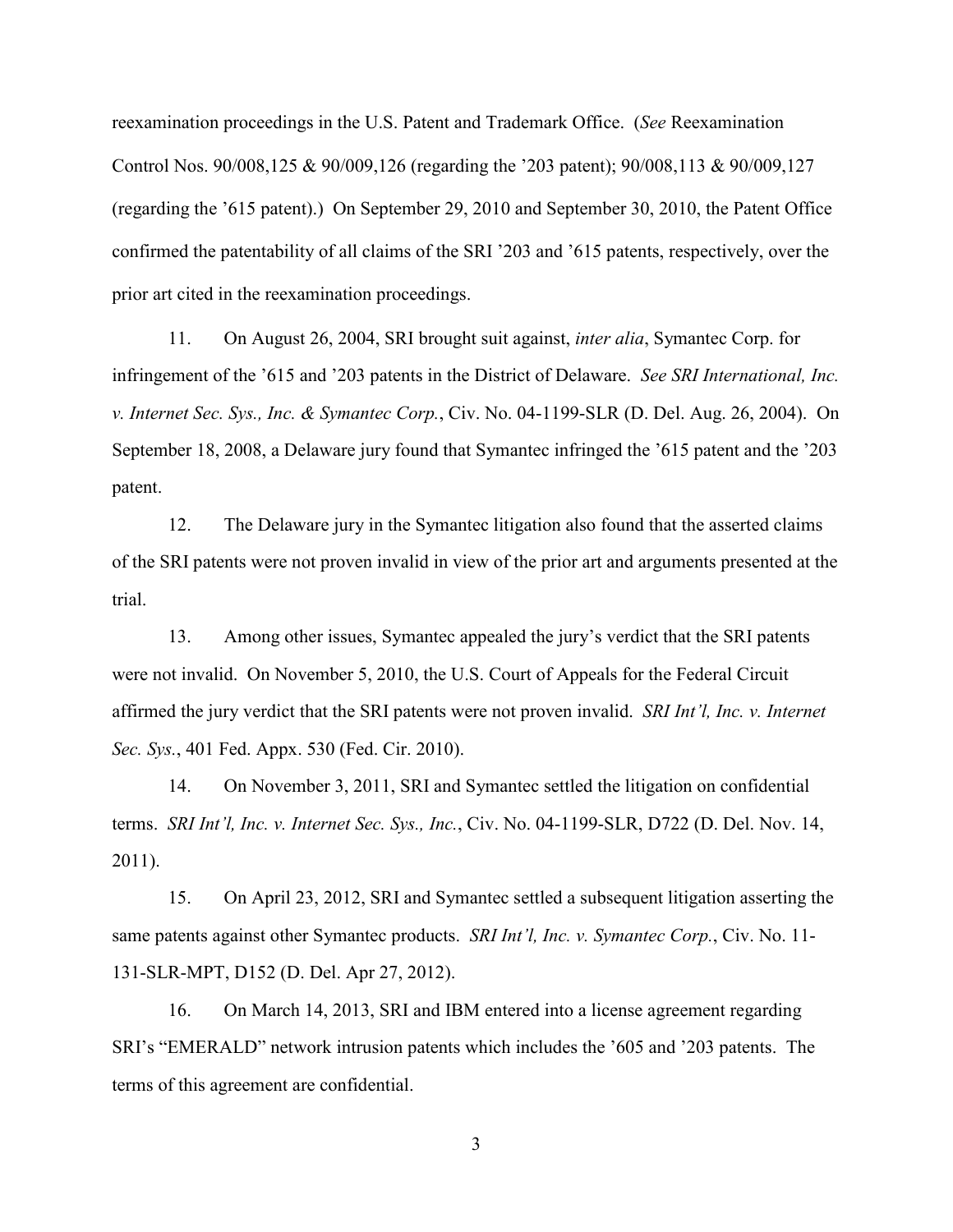17. On February 8, 2011, Dell announced that it closed its acquisition of SecureWorks Inc. Prior to its acquisition, SecureWorks stated that it "is one of the top information security service providers protecting over 2,900 clients worldwide." SecureWorks stated that "[o]rganizations of all sizes, including more than 15 percent of the Fortune 500, rely on SecureWorks to protect their assets, improve compliance and reduce costs."

18. Defendants provide Dell SecureWorks Managed Security Services ("MSS") and related products and services to their customers, and directly and through their affiliates, sell, and offer to sell those services throughout the United States and elsewhere. On their website, Defendants advertise customer testimonials for customers using their MSS. Defendants include network intrusion detection capabilities as part of those services and products.

19. On information and belief, Defendants use the MSS line of services and products and/or the intrusion detection technology underlying the MSS line of services and products to provide infringing Managed Security Services and related products and services.

#### FIRST CAUSE OF ACTION

### I. INFRINGEMENT OF U.S. PATENT NO. 6,711,615 AND REEXAMINATION CERTIFICATE U.S. 6,711,615 C1

20. The allegations of paragraphs 1-19 are incorporated for this First Cause of Action as though fully set forth herein.

21. SRI is now, and has been since its issuance, the assignee and sole owner of all right, title, and interest in United States Patent No. 6,711,615, entitled "Network Surveillance" ("the '615 patent"), which was duly and legally issued on March 23, 2004. On January 18, 2011, the Patent Office issued a reexamination certificate confirming the patentability of the claims of the '615 patent. A true and correct copy of the '615 patent is attached hereto as Exhibit A. A true and correct copy of the '615 patent's reexamination certificate is attached hereto as Exhibit B.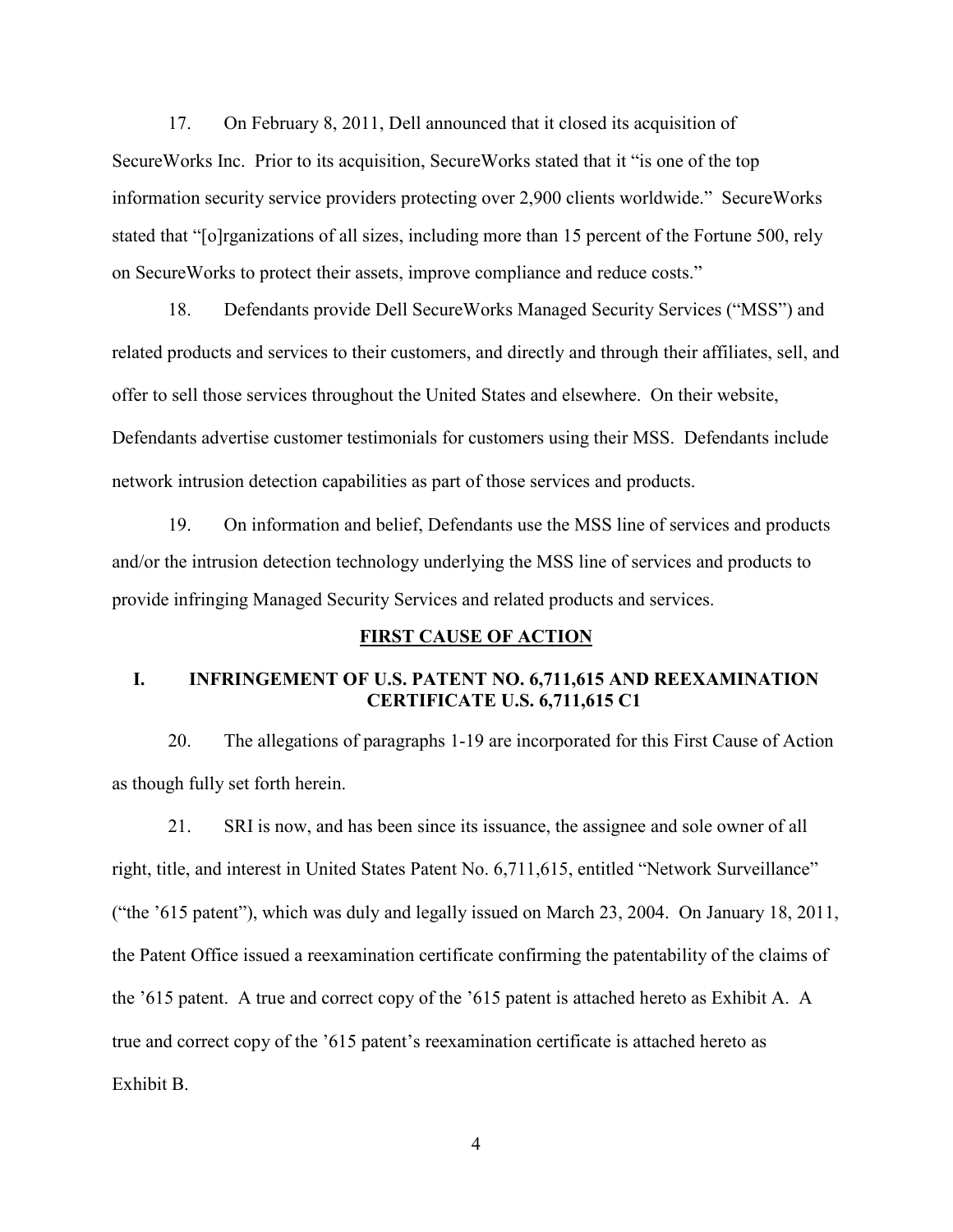22. Defendants have, and have had since at least May 9, 2012, actual knowledge of the '615 patent.

23. Upon information and belief, Defendants have been and are now infringing the '615 patent and associated reexamination certificate in this District and elsewhere by using, selling, and/or offering to sell, intrusion detection products and services to others, including intrusion detection products and services employing systems and methods covered by one or more claims of the '615 patent. Defendants' infringing acts include, but are not limited to, providing and offering to provide "Dell SecureWorks Managed Security Services" and related products and services to customers, using systems and methods covered by the '615 patent claims.

24. Upon information and belief, Defendants have induced infringement of the '615 patent and its associated reexamination certificate by Defendants' customers who use Dell SecureWorks Managed Security Services and related products and services. Upon information and belief, Defendants have known and now know that the induced use of Dell SecureWorks Managed Security Services and related products and services infringes the '615 patent. Upon information and belief, Defendants knew or should have known their actions would induce actual infringement. Upon information and belief, Defendants specifically intended users of Dell SecureWorks Managed Security Services and related products and services to infringe the '615 patent and knew that the users' acts constituted infringement.

25. Defendants' acts of infringement have injured and damaged SRI.

26. Defendants have, and have had, actual knowledge of the '615 patent and their infringement has been and continues to be willful. In particular, Defendants were aware that they had and have no substantive non-infringement defense, yet continued to infringe even after a jury, the Court of Appeals for the Federal Circuit, and now the Patent Office have all confirmed the validity of the '615 patent claims. Defendants' willful infringement makes this case exceptional.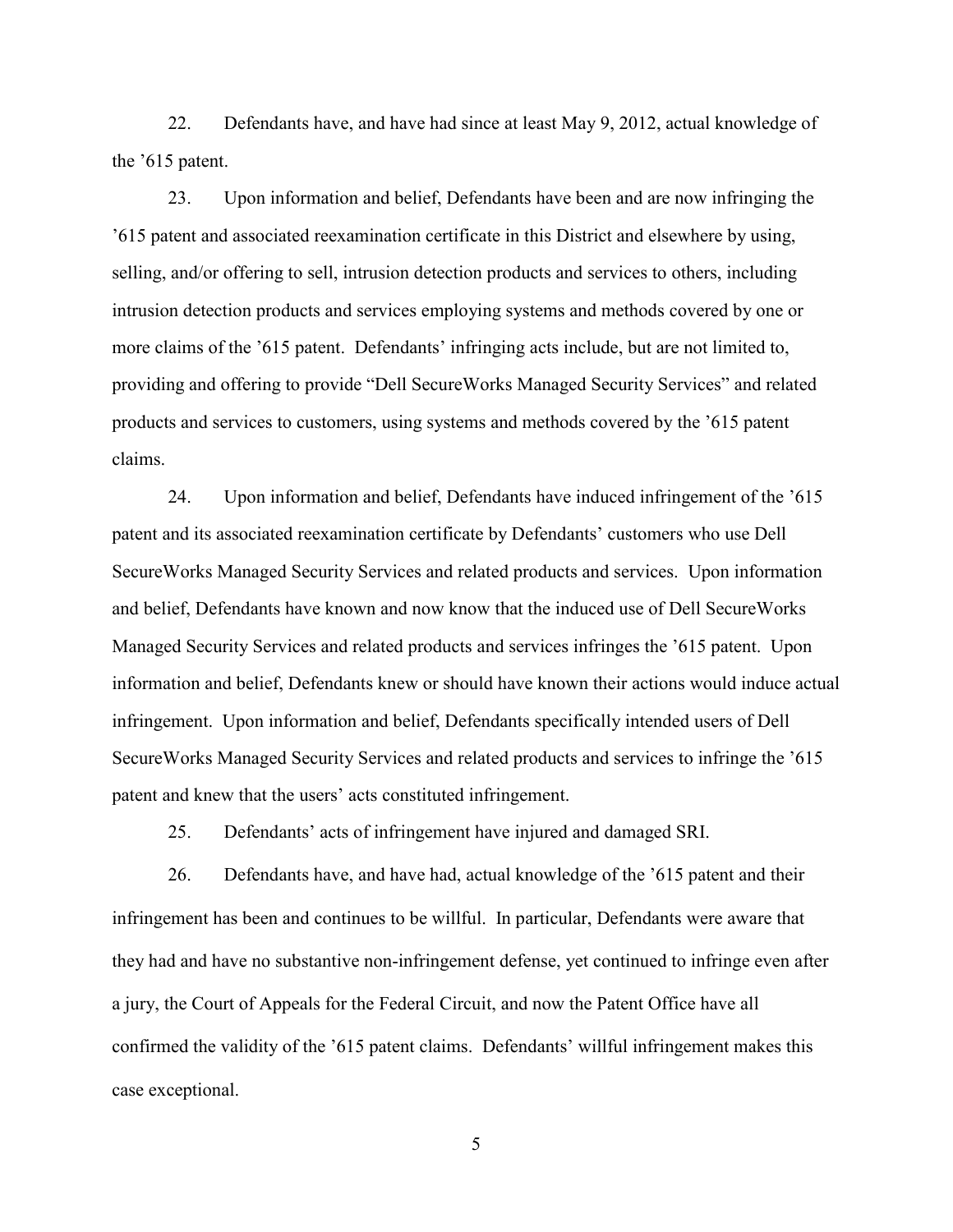#### SECOND CAUSE OF ACTION

### II. INFRINGEMENT OF U.S. PATENT NO. 6,484,203 AND REEXAMINATION CERTIFICATE U.S. 6,484,203 C1

27. The allegations of paragraphs 1-26 are incorporated for this Second Cause of Action as though fully set forth herein.

28. SRI is now, and has been since its issuance, the assignee and sole owner of all right, title, and interest in United States Patent No. 6,484,203, entitled "Hierarchical Event Monitoring and Analysis" ("the '203 patent"), which was duly and legally issued on November 19, 2002. On January 11, 2011, the Patent Office issued a reexamination certificate confirming the patentability of the claims of the '203 patent. A true and correct copy of the '203 patent is attached hereto as Exhibit C. A true and correct copy of the '203 patent's reexamination certificate is attached hereto as Exhibit D.

29. Defendants have, and have had since at least May 9, 2012, actual knowledge of the '203 patent.

30. Upon information and belief, Defendants have been and are now infringing the '203 patent and associated reexamination certificate in this District and elsewhere by using, selling, and/or offering to sell, intrusion detection products and services to others, including intrusion detection products and services employing systems and methods covered by one or more claims of the '203 patent. Defendants' infringing acts include, but are not limited to, providing and offering to provide "Dell SecureWorks Managed Security Services" and related products and services to customers, using systems and methods covered by the '203 patent claims.

31. Upon information and belief, Defendants have induced infringement of the '203 patent and its associated reexamination certificate by Defendants' customers who use Dell SecureWorks Managed Security Services and related products and services. Upon information and belief, Defendants have known and now know that the induced use of Dell SecureWorks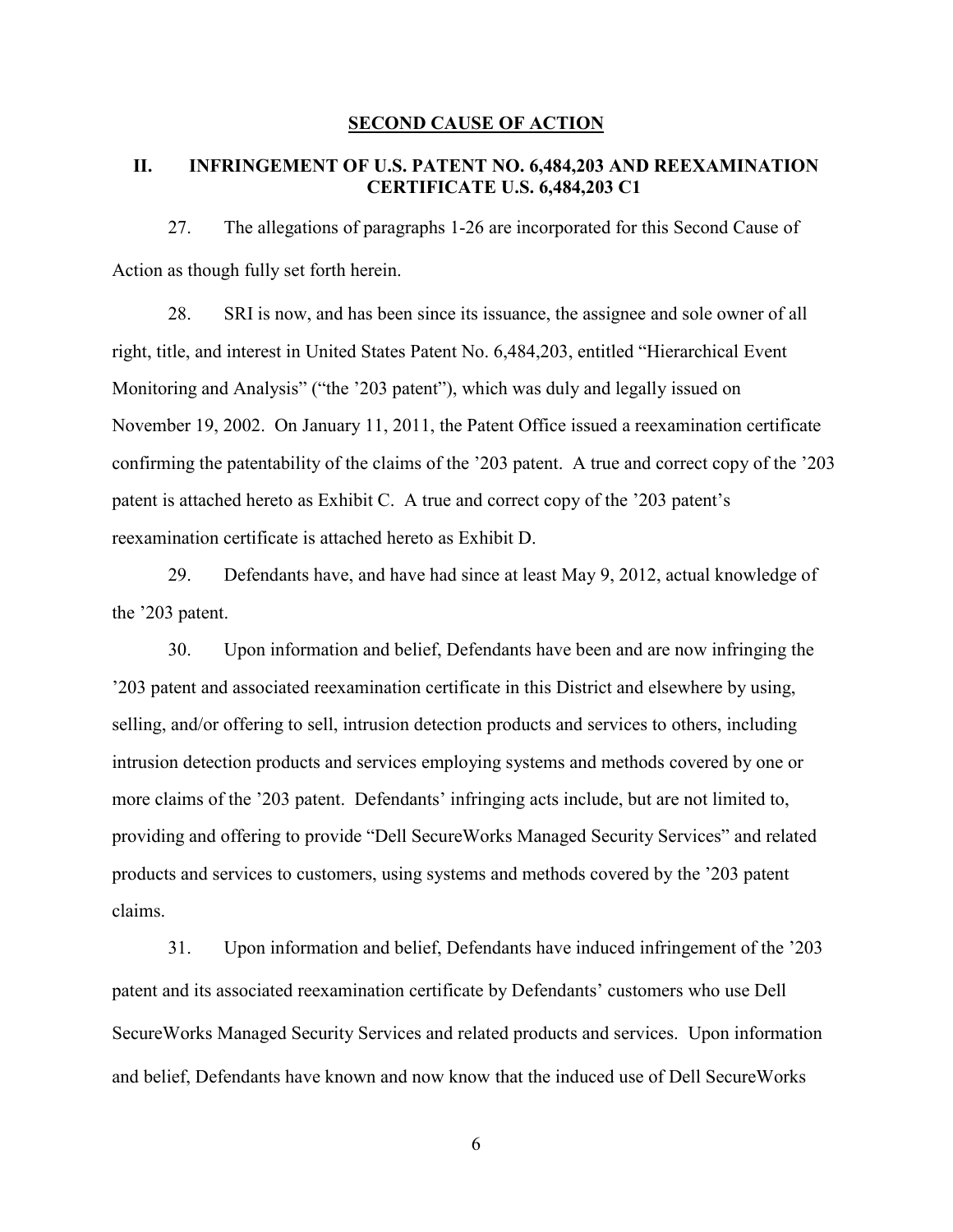Managed Security Services and related products and services infringes the '203 patent. Upon information and belief, Defendants knew or should have known their actions would induce actual infringement. Upon information and belief, Defendants specifically intended users of Dell SecureWorks Managed Security Services and related products and services to infringe the '203 patent and knew that the users' acts constituted infringement.

32. Defendants' acts of infringement have injured and damaged SRI.

33. Defendants have, and have had, actual knowledge of the '203 patent and their infringement has been and continues to be willful. In particular, Defendants were aware that they had and have no substantive non-infringement defense, yet continued to infringe even after a jury, the Court of Appeals for the Federal Circuit, and now the Patent Office have all confirmed the validity of the '203 patent claims. Defendants' willful infringement makes this case exceptional.

#### PRAYER FOR RELIEF

WHEREFORE, Plaintiff requests the following relief:

(a) damages in an amount to be determined at trial;

(b) an accounting for infringing use and sales or offers for sale of products and services not presented at trial, and an award by the Court of additional damages for any such infringing activities;

(c) enhanced damages pursuant to 35 U.S.C. § 284;

(d) costs and reasonable attorney fees incurred in connection with this action pursuant to 35 U.S.C. § 285; and

(e) such other and further relief as the Court deems appropriate.

A JURY TRIAL IS DEMANDED BY PLAINTIFF.